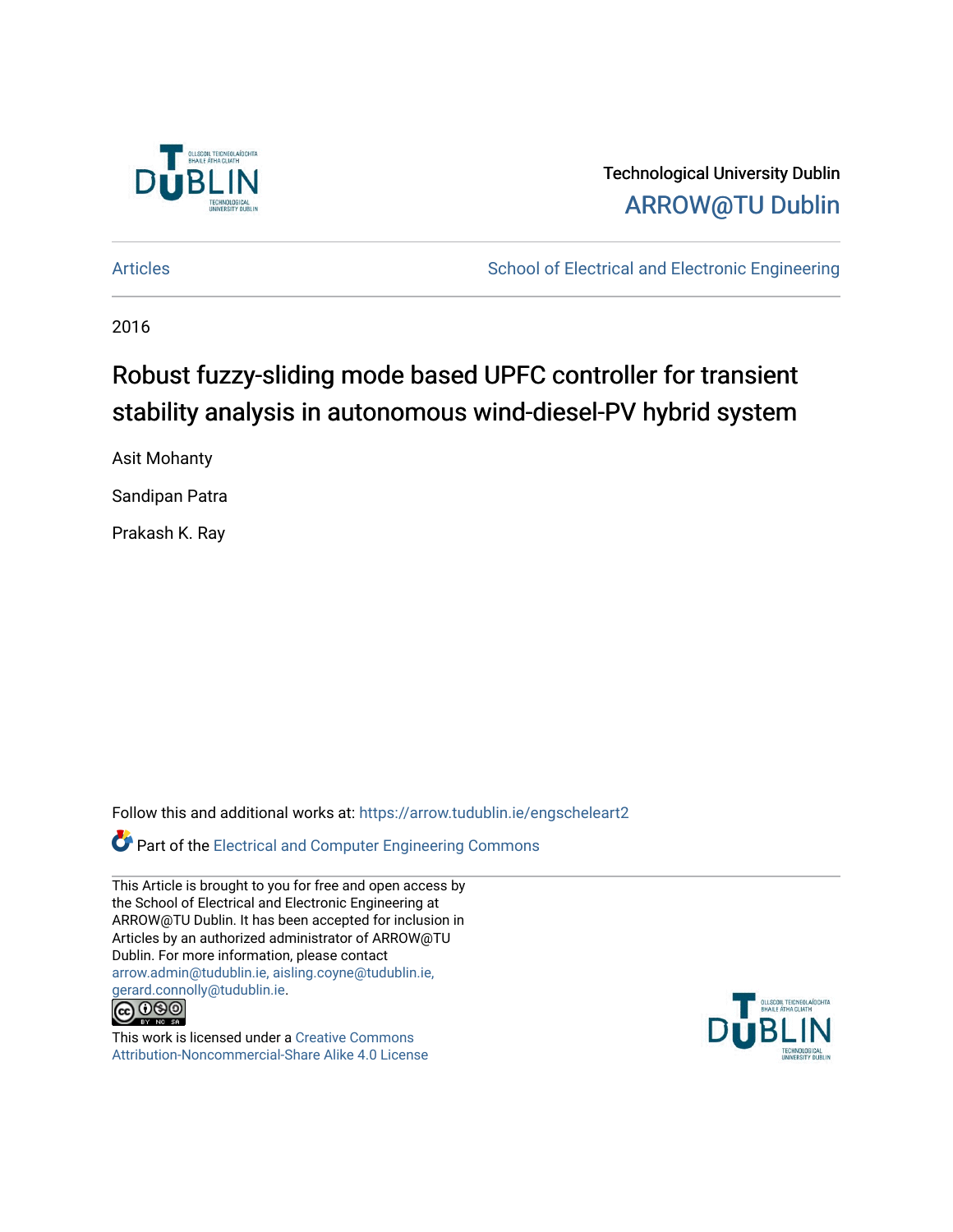*Research Article*

# Robust fuzzy-sliding mode based UPFC controller for transient stability analysis in autonomous wind-diesel-PV hybrid system

*Asit Mohanty<sup>1</sup> , Sandipan Patra[2](mailto:)* [✉](mailto:)*[, Prakash K. Ray](mailto:)[3](mailto:)*

*<sup>1</sup>Department of Electrical Engineering, CET Bhubaneswar, Bhubaneswar, India <sup>2</sup>School of Electrical and Electronic Engineering, Dublin Institute of Technology, Ireland <sup>3</sup>Department of Electrical and Electronics Engineering, IIIT Bhubaneswar, Bhubaneswar, India*

✉ *E-mail: [patra.sandipan@gmail.com](mailto:)*

Abstract: This study presents a comparative study of transient stability and reactive power compensation issues in an autonomous wind–diesel-photovoltaic based hybrid system (HS) using robust fuzzy-sliding mode based unified power flow controller (UPFC). A linearised small-signal model of the different elements of the HS is considered for the transient stability analysis in the HS under varying loading conditions. An IEEE type 1 excitation system is considered for the synchronous generator in the HS, with negligible saturation characteristic, for detailed voltage stability analysis. It is noted from the simulation results that the performance of UPFC is superior to static VAR compensator and static synchronous compensator in improving the voltage profile of the HS. Further, fuzzy and fuzzy-sliding mode based UPFC controller is designed in order to improve the transient performance. Simulation results reflect the robustness of the proposed fuzzy-sliding mode controller for better reactive power management to improve the voltage stability in comparison with the conventional PI and fuzzy-PI controllers. In addition to this, system stability analysis is performed based on eigenvalue, bode and popov for supporting the robustness of the proposed controller.

## 1 Introduction

The advancement in distributed generation (DG) technology such as fuel cell (FC), wind turbine, photovoltaic (PV), and new innovation in power electronics, increasing electricity requirement, utility restructuring, environmental policy, increase in fuel price and the depletion of fossil fuels and customer demands for better power quality (PO) and reliability are forcing the power industry to utilise them as an alternative energy option to central power system. Hence, DG can fulfil customer's demand in stand-alone as well as grid-connected mode as per situation requirements and the surplus power generation can be fed to the grid thereby increasing the reliability of power supply. However, the undesirable environmental characteristic variations in wind speed and solar radiations make wind and PV power generation unreliable and create PQ problems. Hence, these sources may be connected to the conventional power generating resources for increasing quality and reliability of power supply  $[1, 2]$  $[1, 2]$  $[1, 2]$  $[1, 2]$ .

Wind–diesel-PV systems are widely used as hybrid system (HS) in which a wind turbine combines with a diesel generator and PV system to provide power in remote places. Normally a synchronous generator (SG) is preferred to act as diesel generator and induction generator is used in wind turbine for improved performance [\[3](#page-10-0)–[6](#page-10-0)]. Induction generators are advantageous in comparison with SG due to their rugged characteristics and they need reactive power for their operation. A system having SG, induction generator and PV connected to load, become complex where the induction generator and loads need the reactive power and it is provided by the SG and PV system. However, the reactive power supplied by the SG and PV inverter fail to meet the requirement and therefore a big gap is created between the demand and generation of reactive power. This may lead to voltage instability in the power system.

The use of capacitor banks to improve voltage stability and to compensate the reactive power in the system is presented in [\[7](#page-10-0)–[9](#page-10-0)]. However, fixed capacitors fail to deliver the reactive power requirement and hence flexible AC transmission system (FACTS) devices such as static VAR compensator (SVC), static synchronous compensator (STATCOM), unified power flow controller (UPFC) are commonly used for reactive power compensation  $[10-17]$  $[10-17]$  $[10-17]$  $[10-17]$ . These devices are also used for voltage and angle stability studies of power system [\[18](#page-10-0)–[23](#page-10-0)].

The greatest advantage of dynamic stability design approach of feedback linearisation is that it transforms non-linear system dynamics into linear one which is a reduced-order linear system. For the reduced-order system a linear controller can be designed so that the autonomous HS should be stable and have zero dynamics. There are several controllers designed by using adaptive control methods [[24](#page-10-0)–[27\]](#page-10-0). Moreover robust control methods were utilised to design the controllers such as variable structure control [[28](#page-10-0), [29\]](#page-10-0) and Gain scheduling [\[25\]](#page-10-0). Sliding mode control (SMC) is a novel controller which uses variable structure control method and is widely used in robotics applications and control of semi-active suspension systems [[30](#page-10-0)]. The typical characteristics of the SMC is that it is discontinuous and forces the system variable to slide along a pre-defined sliding surface to maintain stability. The controller is robust and can handle modelling inaccuracies. Though fuzzy-PI control is another adaptive control method which has been cited by many researchers [\[31\]](#page-10-0). Fuzzy SMC is considered in this paper for its better performance in terms of accuracy, overshoot and settling time. The fuzzy-SMC controller is designed using a fuzzy inference system.

This work mainly focuses on a UPFC based controller with fuzzy-SMC for reactive power control and for a better damping control in a wind–diesel-PV HS. A comparison of FACTS devices for reactive power control also presented in this paper. Transient stability analysis for each measuring parameter with incorporation of FACTS devices are compared. This manuscript also presented the system stability analysis using different techniques.

# 2 System configuration and mathematical modelling of hybrid power system

In the proposed HS which clearly depicted in Fig. [1,](#page-2-0) the active power is supplied by the induction and SG where the reactive power need of the induction generator and the load is met by the FACTS devices such as SVC, STATCOM and UPFC. The HS parameters are



ISSN 1751-8687 Received on 9th September 2014 Revised on 16th October 2015 Accepted on 30th October 2015 doi: 10.1049/iet-gtd.2015.1000 www.ietdl.org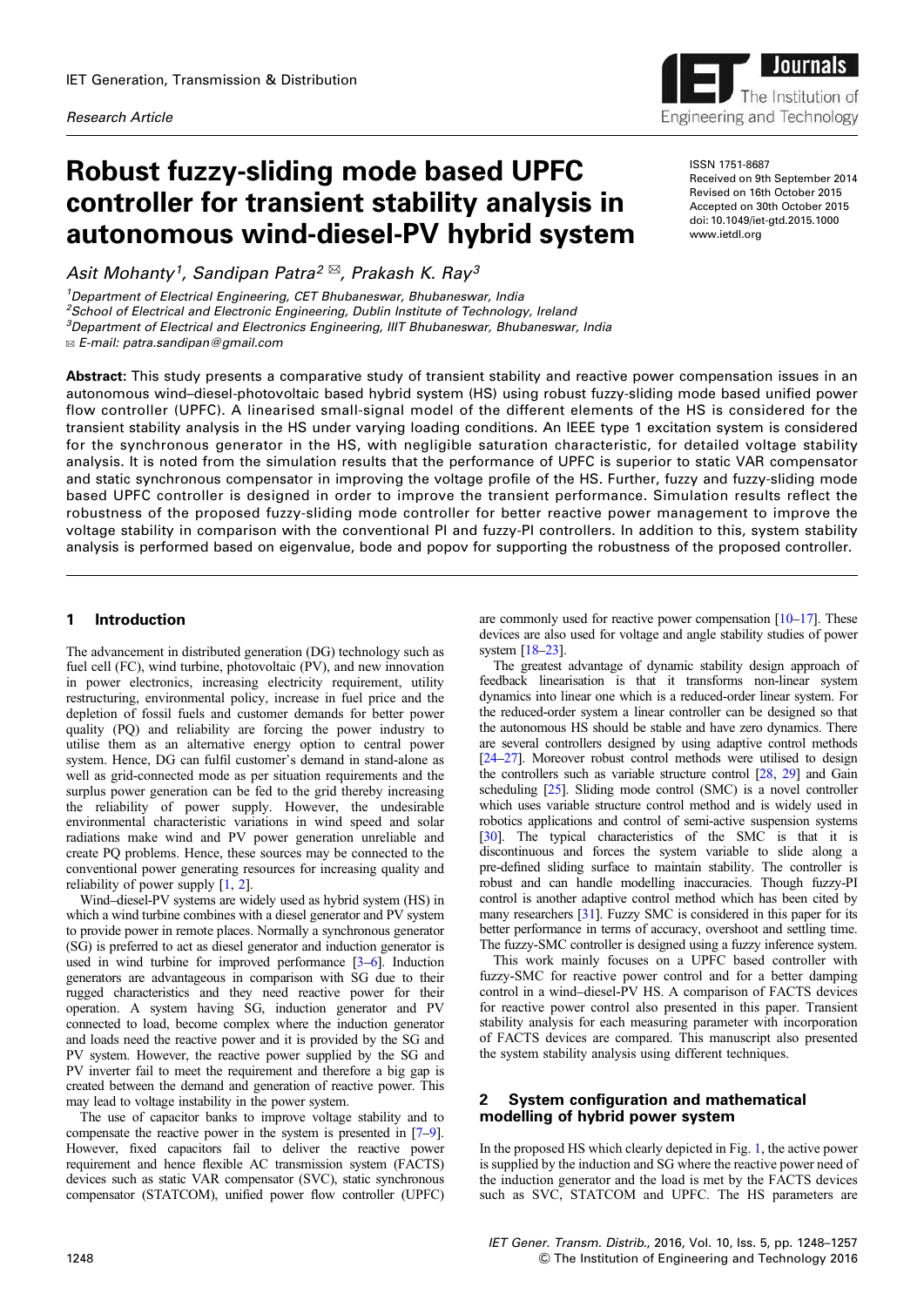<span id="page-2-0"></span>

Fig. 1 *Flow of Reactive power in wind*–*diesel-PV HS*

mentioned in appendix Table 3. Variable speed wind generation system, photovoltaic system whose output power fluctuates according to the weather conditions are considered for different case studies. PV is added to the system to increase the reliability and robustness of the system. The amount of reactive power supplied or absorbed by the PV system depends upon the targeted power factor which can be controlled within a range of 0.85 lagging to 0.85 leading.

For wind energy conversion system SG with IEEE type 1 excitation system is considered and it is acting as a local grid for IG. The mathematical modelling and different subsystems such as wind–diesel-PV, FACTS controllers (SVC, STATCOM and UPQC) are described in the following sections.

The reactive power balance equations of the HS under steady-state conditions are mentioned below.

$$
Q_{\text{PV}} + Q_{\text{SG}} + Q_{\text{COM}} = Q_{\text{L}} + Q_{\text{IG}} \tag{1}
$$

 $Q_{\text{PV}}$ , reactive power generated by PV;  $Q_{\text{SG}}$ , reactive power generated by SG;  $Q_{COM}$ , reactive power generated by the FACTS device;  $Q_{\text{L}}$ , reactive power needed by the load;  $Q_{IG}$ = reactive power needed by the induction generator.

When the system experiences a change of load Δ*Q*<sup>L</sup> the other parameters also experience change in reactive power.

$$
\Delta Q_{\rm PV} + \Delta Q_{\rm SG} + \Delta Q_{\rm COM} = \Delta Q_{\rm L} + \Delta Q_{\rm IG} \tag{2}
$$

 $\Delta Q_{\text{PV}} + \Delta Q_{\text{SG}} + \Delta Q_{\text{COM}} - \Delta Q_{\text{L}} - \Delta Q_{\text{IG}}$ , surplus Reactive Power of the System.

The surplus reactive power affects the system voltage in two ways, it increases the electro magnetic energy absorption of induction generator and increases the reactive load consumption.

In differential and Laplace form the equation can be written as [[5](#page-10-0)]

$$
\Delta Q_{\rm PV} + \Delta Q_{\rm SG} + \Delta Q_{\rm COM} - \Delta Q_{\rm L} + \Delta Q_{\rm IG} = \frac{\mathrm{d}}{\mathrm{d}t} (\Delta E_{\rm m}) + D_V \Delta V
$$
\n(3)

$$
\Delta V(S) = \frac{K_V}{1 + ST_V} \left[ \Delta Q_{\text{SG}}(S) + \Delta Q_{\text{COM}}(S) + \Delta Q_{\text{PV}}(S) - \Delta Q_{\text{LG}}(S) - \Delta Q_{\text{IG}}(S) \right]
$$
(4)

where  $T_V = (2H_r/D_V)V^0$  and  $K_V = (1/D_V)$ .

*IET Gener. Transm. Distrib.*, 2016, Vol. 10, Iss. 5, pp. 1248–1257 & The Institution of Engineering and Technology 2016 1249

The dynamic behaviours of practical WTG, DEG, PV etc. can be simulated by employing higher-order mathematical models with non-linearity which may include associated power conditioners and controllers. Therefore, for larger disturbances, the detail modelling of the system components should be considered for the transient analysis. However, in the current study, a small-signal analysis for small change in load/wind speed/solar radiation is considered as input disturbances into the HS. Hence, rather than taking the non-linear/ detail modelling, a linearised system components is presented for the analysis. Actually, in the expansion of mathematical model by Taylors series, the higher order terms are neglected to obtain a linearised model of the components of the HS. Of course, in this method of linearisation, some dynamics/properties may be lost. However, since the severity of disturbance is small in nature, and a small-signal analysis is proposed, the main objective for study of system response and stability will not be much affected. Hence, the power losses and controllers are not considered in different cases of the proposed study and the linearised system modelling is developed based on the small-signal stability analysis [\[3,](#page-10-0) [5](#page-10-0), [6\]](#page-10-0).

#### *2.1 Mathematical model of SG*

The SG is mainly used as primary source of electric supply and an alternative of grid power. SG supply reactive power to the system which can control the reactive power requirement of the HS. SG when connected to wind turbine must be controlled carefully to prevent the rotor speed accelerating through synchronous speed.

Commonly used SG equation is given by

$$
Q_{\rm SG} = \frac{(E_q' V \cos \delta - V^2)}{X' d} \text{(Transient)} \tag{5}
$$

For small change the same equation is written as

$$
\Delta Q_{\text{SG}} = \frac{V \cos \delta}{X' d\Delta E' q} + \frac{E' q \cos \delta - 2V}{X' d\Delta V} \tag{6}
$$

In Laplace form the equation can be written as

$$
\Delta Q_{\rm SG}(S) = K_a \Delta E' q(S) + K_b \Delta V(S) \tag{7}
$$

where  $K_a$  and  $K_b$  are  $K_a = (V\cos\delta/X'd)$  and  $K_b = (E'q\cos\delta - 2V/X'd)$ .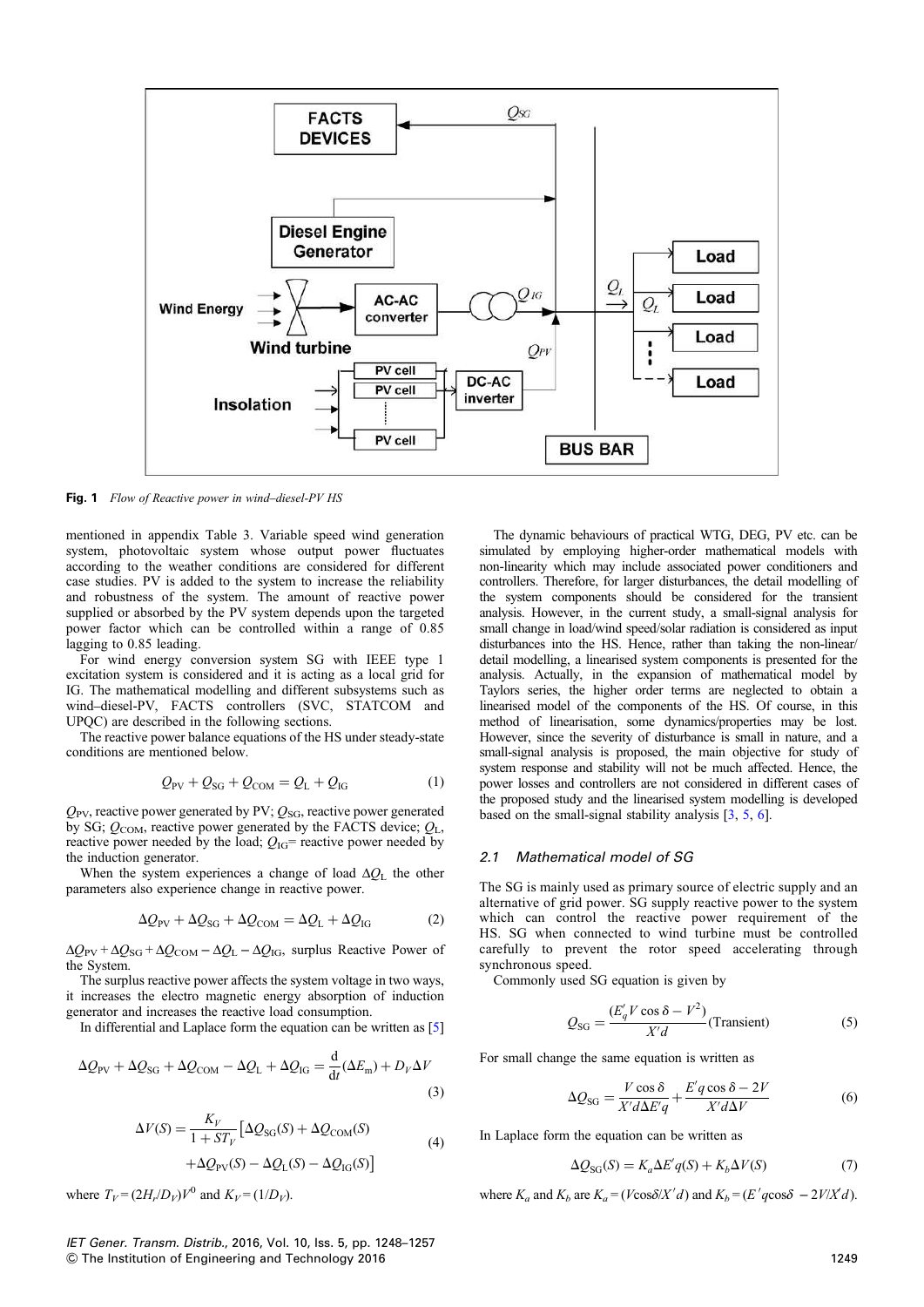#### <span id="page-3-0"></span>*2.2 IEEE type 1 excitation system*

To drive the synchronous machine direct current should be provided to its field winding which is produced from excitation system. The field voltage and the field current are also controlled by the excitation system which is represented by a single time constant automatic high gain AVR System. Though there are different types of excitation systems, IEEE type-1 excitation system as shown in Fig. 2*a* is found to be suitable for this isolated HS.

The mathematical modelling of the excitation system is based on

$$
\dot{E}_{fd} = \left(-E_{fd} + K_A(V_{\text{ref}} - V)\right) / T_A \tag{8}
$$

#### *2.3 Flux linkage of SG*

For a round rotor synchronous motor the flux linkage equation

$$
\frac{\mathrm{d}}{\mathrm{d}t} \left( \Delta E_q' \right) = \frac{\left( \Delta E_{fd} - \Delta E_q \right)}{T_{do}'} \tag{9}
$$

$$
E_q = \left(\frac{X_d}{X_d'}\right) E' q - \left(\frac{X_d - X_d'}{X' dV \cos \delta}\right)
$$
(10)

For small incremental change Laplace transform is written as

$$
(1 + ST_G)\Delta E'q(s) = K_e \Delta E_{fd}(s) + K_f \Delta V(s)
$$
 (11)

 $W$  where  $T_G = (X'_d T_{d0} / X_d)$ ,  $K_e = (X'_d / X_d)$  and  $K_f = ((X_d - X'_d) \cos \delta / X_d)$ .

#### *2.4 Mathematical modelling of induction generator*

In proposed isolated system the reactive power is mainly provided by the SG. Reactive power requirement of IG is changing with the wind speed variation. To study the effect of this variable slip model of IG is used.

The state space equation for svc controller in a standard form can be written as [\[3\]](#page-10-0)

$$
x = [A]\bar{x} + [B]\bar{u} + [C]\bar{p} \tag{12}
$$

$$
\bar{x} = [\Delta E_{fd} \Delta V_a \Delta V_f \Delta E'_q \Delta B_{\text{SVC}} \Delta B'_{\text{SVC}} \Delta \alpha \Delta V]^{\text{T}}
$$
  
\n
$$
\bar{u} = [\Delta V_{\text{ref}}]
$$
  
\n
$$
\bar{p} = [\Delta Q_{\text{L}} \Delta P \text{IW}]^{\text{T}}
$$
\n(13)

Matrix [A], [B], [C] can be calculated and are of same order as  $\bar{x}$ ,  $\bar{u}$ and  $\bar{p}$ .

#### *2.5 Modelling of PV system*

The PV cell is basically a *p*-*n* junction device that converts the amount of incidence solar radiation into electrical power. In the proposed system small signal equivalent model of PV is consider, where it is providing reactive power into the system. Fig. 2*b* reflects the block diagram representation of reactive power generation from the PV system.

If Φ is the power angle between the grid voltage and the inverter output current and  $\delta$  is the load angle between the grid voltage (V) and the inverter output voltage (E)

$$
E = V + JX_S I \tag{14}
$$

$$
E\sin(\delta) = X_{S}I\cos(\phi) \tag{15}
$$



Fig. 2 *Mathematical modelling of the HS*

- *a* IEEE type-1 excitation system
- *b* Reactive power output (Qpv)

*c* STATCOM with PWM voltage control

*d* Block diagram of UPFC controller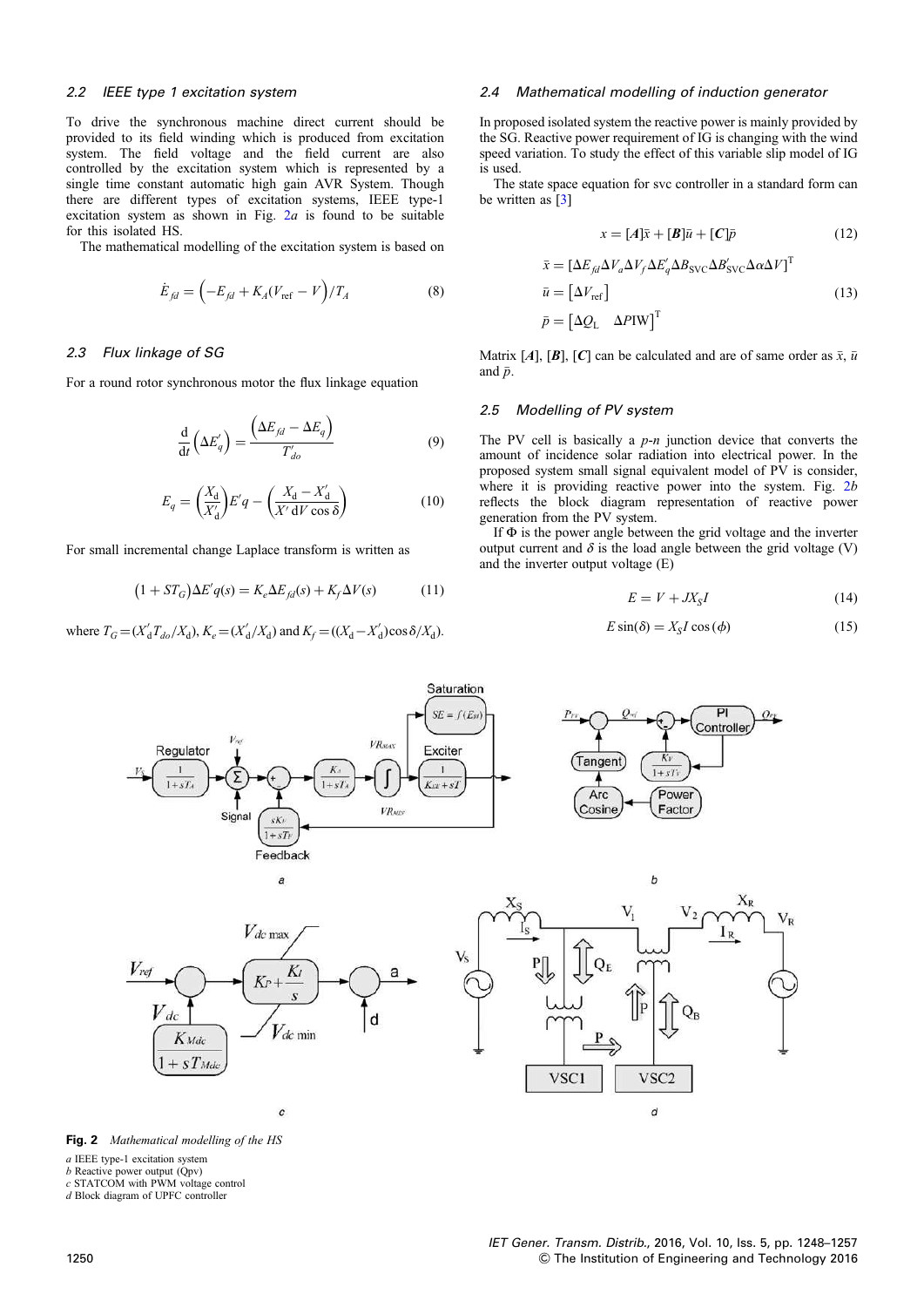Active power (P) provided by the converter to the grid can be expressed as

$$
P = VI\cos\left(\phi\right) = \frac{VE}{X_S}\sin\left(\delta\right) \tag{16}
$$

The reactive power provided by the PV Converter to the grid

$$
Q = \frac{VE}{X_S}\cos\left(\delta\right) - \frac{V^2}{X_S} = \frac{V}{X_S}\left(V\cos\left(\delta\right) - V\right) \tag{17}
$$

#### *2.6 Static VAR compensator*

In case SVC supplies the reactive power which is  $Q_{\text{SVC}} = V^2 B_{\text{SVC}}$ . Laplace transform of the said equation for a small perturbation [[16](#page-10-0)]

$$
\Delta Q_{\rm SVC}(S) = K_C \Delta V(S) + K_d \Delta B_{\rm SVC}(S) \tag{18}
$$

where  $K_C = 2VB_{SVC}$  and  $K_d = V^2$ .

$$
\Delta B_{\rm SVC}(S) = \frac{1}{1 + sT_d} \Delta B_{\rm SVC}(S) \tag{19}
$$

$$
\Delta B_{\rm SVC}(S) = \frac{K_{\alpha}}{1 + sT_{\alpha}}\tag{20}
$$

$$
\Delta \alpha = \frac{K_R}{1 + ST_R} [\Delta V_{\text{ref}}(s) - \Delta V(S)] \tag{21}
$$

#### *2.7 Static synchronous compensator*

STATCOM small signal model is showing in Fig. [2](#page-3-0)*c*. For this STATCOM compensator gain regulator  $K_R$  is used for control mechanism [[14\]](#page-10-0). In case of SVC the small change in reactive power [\[15](#page-10-0)] is based on  $\Delta V$  and  $\Delta B_{SVC}$  and in STATCOM the reactive power change depends on  $\Delta V$  and  $\Delta \alpha$ .

The steady state equation of reactive power provided by STATCOM is given by

$$
Q + V^2 B - KV_{dc} VB \cos(\delta - \alpha) + KV_{dc} VG \sin(\delta - \alpha) = 0 \quad (22)
$$

Taking incremental change it can be found out

$$
\Delta Q_{\text{STATCOM}} = KV_{\text{dc}}VB \sin \alpha - KV_{\text{dc}}B \cos \alpha \tag{23}
$$

The angle  $\delta$  value is neglected

$$
\Delta Q_{\text{STATCOM}}(S) = K_J \Delta \alpha(S) + K_K \Delta V(S)
$$
  
\n
$$
K_k = K V_{\text{dc}} V B \sin \alpha
$$
 (24)  
\n
$$
K_L = K V_{\text{dc}} V B \cos \alpha
$$

#### *2.8 Unified power flow controller*

UPFC is a commonly used FACTS controller for reactive power compensation. In this proposed HS UPFC is used for reactive power compensation with robust control strategies. The small signal mathematical model is considered. Fig. [2](#page-3-0)*d* shows the modelling of UPFC controller and power flow through it.

It has been assumed that the series and shunt impedances of UPFC are pure reactances.  $P_{\text{sh}}$  and  $Q_{\text{sh}}$  are with the shunt voltage sources while  $P_i$ ,  $Q_i$ ,  $P_j$  and  $Q_j$  represent the series voltage sources. The injected powers depend on the injected voltages and bus voltages also. Buses *i* and *j* are taken as load buses in the load flow analysis. They are taken with some modifications as the injected powers are not constant. The reactive power injected by UPFC

*IET Gener. Transm. Distrib.*, 2016, Vol. 10, Iss. 5, pp. 1248–1257  $\oslash$  The Institution of Engineering and Technology 2016 1251

controller can be derived [[32\]](#page-10-0) as

$$
\frac{\mathrm{d}Q_j}{\mathrm{d}t} = \frac{\mathrm{d}Q_j}{\mathrm{d}\delta} \frac{\mathrm{d}\delta}{\mathrm{d}t} + \frac{\mathrm{d}Q_j}{\mathrm{d}V_{m2p}} \frac{\mathrm{d}V_{m2p}}{\mathrm{d}t} \tag{25}
$$

From these equations it can be said that the reactive power injected by UPFC depends upon  $V_{m2p}$  and angle  $\delta$  which are proportional to the voltage at the point of connection of UPFC

$$
\Delta Q_{\text{UPFC}} = K_j \Delta \delta(S) + K_k \Delta V(S) \tag{26}
$$

#### *2.9 Robust controller design for reactive power control*

The controller is the vital component in the load frequency control loop. The controller is designed such that the error can be minimised in the least time possible. Fuzzy logic control has been used in several control scenarios successfully. It is widely used in non-linear systems as well. However, it lacks in stability and performance in presence of modelling uncertainties and disturbances. In such scenarios robust control methods such as SMC are useful, which can handle modelling uncertainties and disturbances. Hence, in this paper the fuzzy logic controller is designed using SMC paradigm to achieve a fast and stablecontroller.

*2.9.1 Sliding mode control:* SMC is a robust control approach appropriate for control of time-variant systems in the presence of external disturbances [[14\]](#page-10-0). SMC uses a high-speed switched feedback control to sustain the control variable on the sliding surface. The gain in the feedback path switches between two values according to a rule that depends on the value of the variable at each instant. The aim is to drive the plant's state trajectory onto a pre-specified surface in the state space and to maintain it on this surface for subsequent time. A Lyapunov approach is used to characterise the switched control design that will maintain the plant state on the surface after interception. Lyapunov method is usually used to determine the stability properties of an equilibrium point without having to solve the state equation. Stability is assured in the Lyapunov method by ensuring that the function is positive definite if it is negative and it is negative definite if it is positive.

The design procedure involves two steps:

Selection of a sliding surface and computation of a control law to force the system's trajectory towards and keeping it on the sliding surface.

Considering a system defined by the state-space equation

$$
\ddot{x}(t) = f(x, t) + u(t) \tag{27}
$$

where  $x$  is the state vector,  $u$  is the control vector which controls the state vector. In this case the state vector is the system frequency. The estimation error on  $f(x, t)$  is bounded by the function

$$
\left|\hat{f}(\mathbf{x},t) - f(\mathbf{x},t)\right| \le F(\mathbf{x},t) \tag{28}
$$

 $\hat{f}(\mathbf{x}, t)$  is the estimated value for  $f(\mathbf{x}, t)$ . The sliding variable is defined by

$$
s(\mathbf{x}, t) = \left(\frac{\mathrm{d}}{\mathrm{d}t} + \delta\right) \tilde{x}(t) \tag{29}
$$

Here  $\delta$  is a positive constant that defines the bandwidth of the system and  $\tilde{x}(t) = x(t) - x_d(t)$ . Here  $x_d(t)$  is the desired state. Hence, here the sliding variable can be defined as

$$
s(t) = \left(\frac{d}{dt} + \gamma\right) \tilde{x}(t) = \dot{\tilde{x}}(t) + \gamma \tilde{x}(t)
$$
 (30)

Differentiation of the sliding variable gives

$$
\dot{s}(t) = \ddot{x}(t) - \ddot{x}_{d}(t) + \gamma \dot{\dot{x}}(t)
$$
\n(31)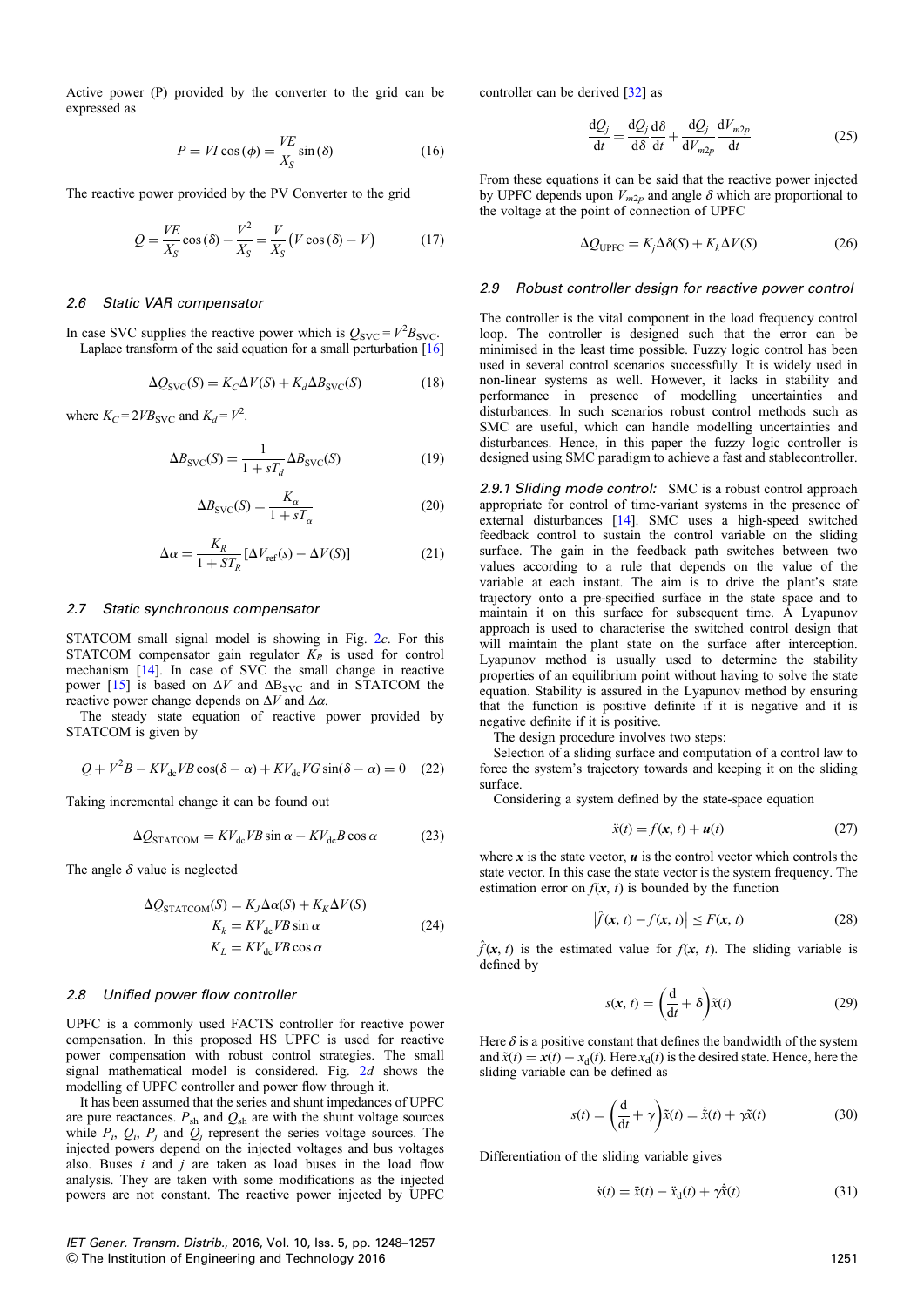

Fig. 3 *Fuzzy logic control*

*a* Input membership function *b* Rules of fuzzy sliding mode controller

This implies

$$
\dot{s}(t) = f(\mathbf{x}, t) + \mathbf{u}(t) - \ddot{x}_{d}(t) + \gamma \dot{\tilde{x}}(t)
$$
\n(32)

The control law is then formulated by the use of Lyapunov stability theorem. The condition in (10) states that the squared distance to the surface as measured by  $s^2$  decreases along all system trajectories.

$$
\frac{1}{2}\frac{\mathrm{d}}{\mathrm{d}t}s^2 \le -\eta|s| \tag{33}
$$

where  $\eta$  is a strictly positive constant. The condition constrains trajectories towards the surface  $s(x, t)$ . Hence, the control law can now be defined as

$$
\mathbf{u}(t) = \hat{u}(t) - k(\mathbf{x}, t)\text{sgn}(s(t))
$$
\n(34)

By choosing the upper bounds,  $k(x, t)$  large enough such as

$$
k(x, t) = F(x, t) + \eta \tag{35}
$$

Ensures the satisfaction of condition

$$
\frac{1}{2}\frac{d}{dt}(s(t)^2) = \dot{s}(t)s(t)
$$
\n
$$
= (f(\mathbf{x}, t) - \hat{f}(\mathbf{x}, t))s(t) - k(\mathbf{x}, t)|s(t)| \le -\eta|s(t)|
$$
\n(36)

Here  $F(x, t)$  is a known bound for error estimation. Thus within a finite time the system trajectory is driven to the sliding surface and error reduces to zero.

*2.9.2 Fuzzy sliding mode controller design:* Fuzzy logic control is one of the several alternatives for feedback adaptive controllers. It is based on the 'expert experience' of human operators and is designed using 'linguistic variables' that are used and understood by humans. Here it is modelled by a set of if-then rules which are derived from the SMC paradigm [\[15](#page-10-0)]. The two inputs are error in system frequency (*f*) and change in  $\frac{1}{2}$  error  $(\hat{f})$ .

The crisp values are normalised so that they match the scale of the fuzzifier. The five linguistic variables for two inputs of  $f$  and  $\dot{f}$  are NB, NS, ZZ, PS and PB (negative big, negative small, zero, positive small and positive big). The membership functions for both inputs and output are used to convert the normalised values into mapped elements (linguistic variables) and vice versa. The membership function is shown in Fig. 3*a*. To model the FLC on the basis of sliding mode algorithm, the rule base is designed such



that the control output is positive below the sliding surface and negative above it. Let  $K_{\text{fuzzy}}(f, f)$  be the control of the FLC. The working principle of the FLC can then be given by

$$
\mathbf{u} = -K_{\text{fuzz}}(f, \dot{f}) \cdot \text{sgn}(s) \tag{37}
$$

The resulting rules are illustrated in Fig. 3*b* where outputs close to the sliding surface are smaller and increase in magnitude further away from it. The linguistic variables used in the rule base are P, N, S, M, B, Z (positive, negative, small, medium, big, zero). The control output is then obtained by using a defuzzification method. The denormalisation method is used to obtain the final control output to be used on the LFC system. Normalisation and denormalisation are linear transformations that convert the crisp values into normalised values on the phase plane and vice versa. On the system phase plane we have  $\lambda \cdot e + \dot{e} = 0$ . In the normalised phase plane we have  $\lambda_N \cdot e_N + e_N = 0$ . This implies

$$
e_N = e \cdot N_e; \quad \dot{e}_N = \dot{e}_N \cdot N_{\dot{e}}; \tag{38}
$$

where  $N_e$ ,  $N_e$  are normalisation factors. Hence we can obtain

$$
\lambda = \lambda_N \cdot \frac{N_e}{N_e} \tag{39}
$$

Nayak *et al.* used fuzzy PI as the load frequency controller in a three-area hybrid power system [\[10](#page-10-0)]. The fuzzy PI is used in the three-area system being considered here and the performance of the FLC and the fuzzy sliding mode controller are compared.

#### 3 Simulation study and analysis

In this section the transient response of isolated wind–diesel-PV system are presented. The system is simulated for constant wind speed and as well as for variable wind speed and variable solar insolation. Three different configuration of the said system are made with three reactive power controllers SVC, STATCOM and UPFC. To make the system more reliable and robust a PV model has been added which has capability to supply real and reactive power to the system. Transient responses of the three controllers are compared in terms of first swing amplitude and settling time. Values of constants are derived from the data mentioned in the Appendix in Tables [3](#page-10-0) and [4.](#page-10-0)

*IET Gener. Transm. Distrib.*, 2016, Vol. 10, Iss. 5, pp. 1248–1257 1252 **b 2016 Contract Contract Contract Contract Contract Contract Contract Contract Contract Contract Contract Contract Contract Contract Contract Contract Contract Contract Contract Contract Contract Contract Contract**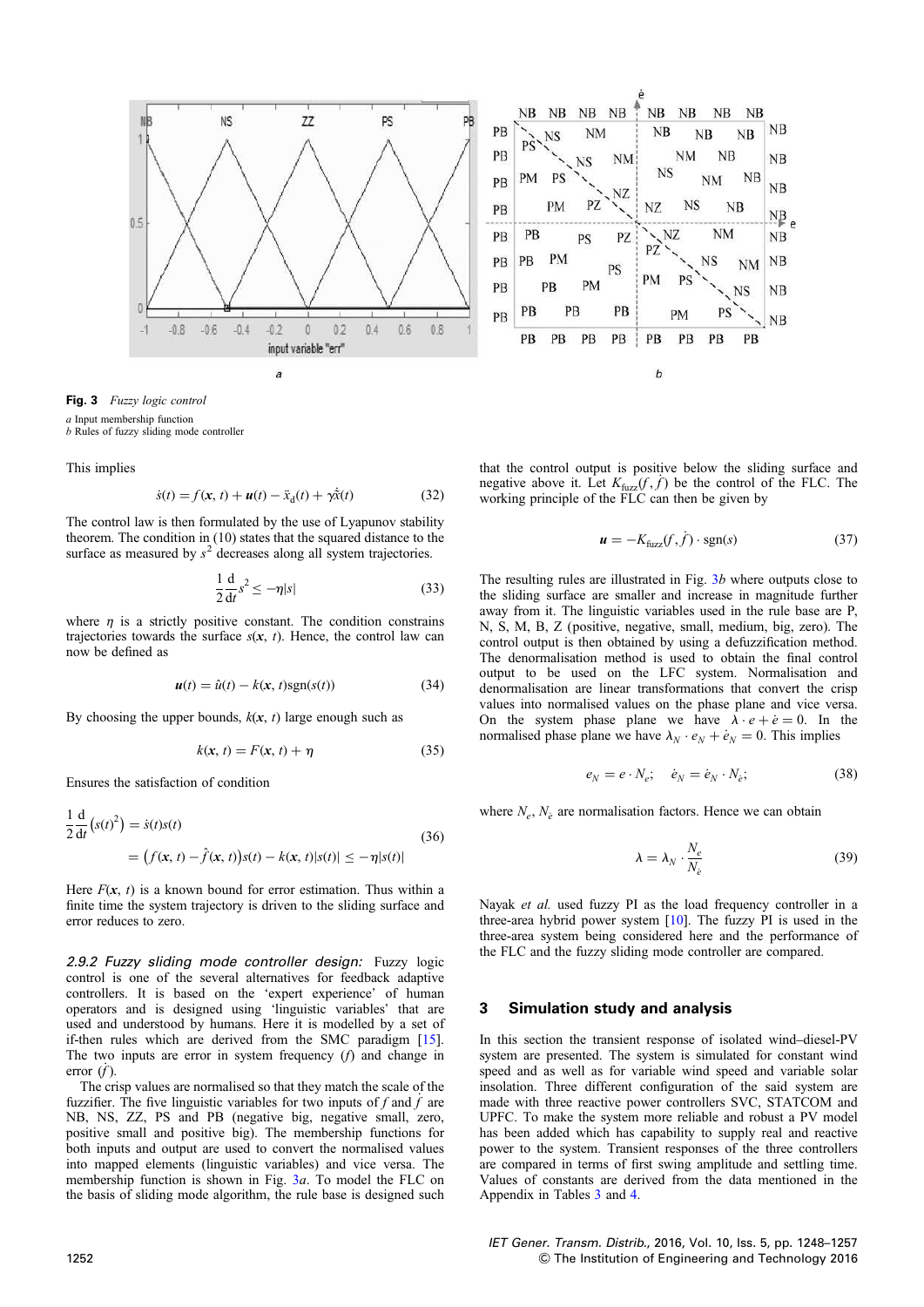<span id="page-6-0"></span>

Fig. 4 *Variation of input parameters and their effect*

*a*, *b* Random variation in load and its system response without any controller *c*, *d* Input solar insolation signal and reactive power produced by the PV generation



Fig. 5 *Transient Responses of wind*–*diesel-PV system with 2% step increase of load with variable slip and variable insolation* Variation of the system parameters *a* armature voltage *b* terminal voltage *c* reactive power of SG and *d* reactive power of induction generator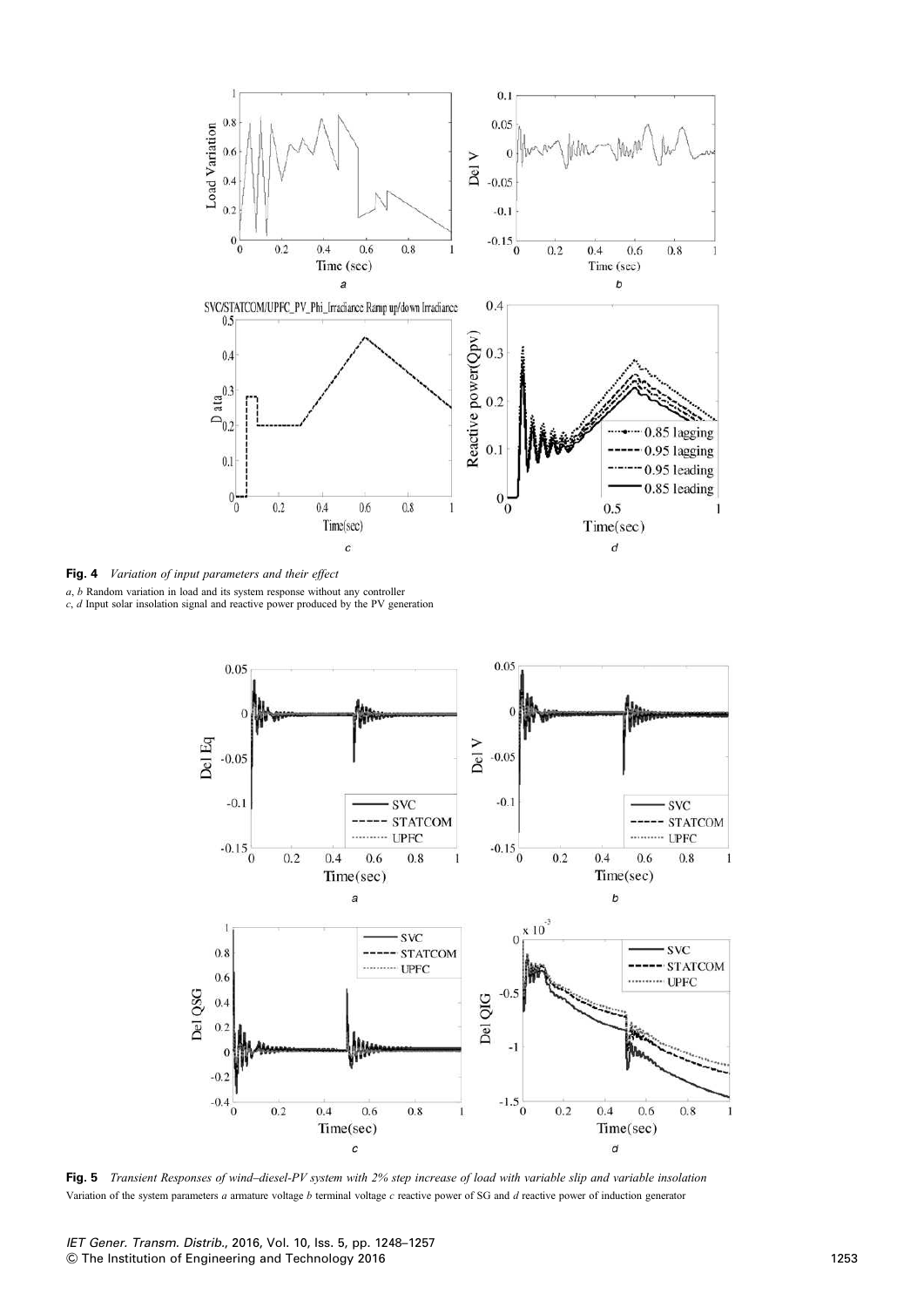

Fig. 6 *Comparison of transient responses of wind*–*diesel-PV system based on UPFC controller with 2% step increase of load with PI, fuzzy-PI and fuzzyslidding mode technique*

Variation of the system parameters *a* terminal voltage *b* firing angle *c* reactive power of induction generator and *d* reactive power of SG

#### *3.1 Transient stability analysis*

The complete simulation was carried away taking the FACTS Controllers in the wind–diesel-PV hybrid power system in MATLAB/Simulink environment. Detailed analysis of system parameters with respect to reactive power and voltage control of the isolated HS was considered with a step load change of 2% and random variation of load. The random variation of the load profile is shown in Fig. [4](#page-6-0)*a*. The oscillation in the change in voltage profile of the hybrid power system without any controller is shown in Fig. [4](#page-6-0)*b*. The analysis is also performed under varying solar insolation as shown in Fig. [4](#page-6-0)*c*. The reactive power supply from PV system to the hybris system is shown in Fig. [4](#page-6-0)*d*. The variation of all the system parameters such as reactive power of SG  $\Delta Q_{\text{SG}}$ , induction generator  $(\Delta Q_{IG})$ , change in reactive power of PV (Δ*Q*PV), variation in terminal voltage (Δ*V*), Variation in armature voltage  $(\Delta E_q)$  etc. as shown in Figs. [5](#page-6-0)*a–d*. The responses shown in Figs. [5](#page-6-0)*a*–*d* clearly show the settling time and first swing amplitudes of the three controllers at constant slip and load increase of 2% with a variation in solar insolation. Simulation results for the wind–diesel-PV system was carried out to analyse the impact of PV in maintaining the reliability and robustness of the system. The maximum deviations of different parameters with 2% step increase of load is compared in Table [1](#page-10-0) in Appendix. It is observed that increase in reactive power load in wind–diesel-PV

system is met by the SVC, STATCOM and UPFC controllers. It is also analysed that with incorporation of PV in the HS has enhanced the stability and reliability. It is observed from the transient responses that the peak overshoot, settling time is less in case of UPFC as compared with that of SVC and STATCOM.

Further in order to enhance the performance of the UPFC controller, Fuzzy based PI controller and fuzzy based SMC is designed to improve the reactive power compensation and transient voltage stability of the HS. It is found that the oscillations are damped out in around 0.15, 0.18 and 0.2 s for UPFC with fuzzy-sliding mode, fuzzy-PI and conventional PI controllers, respectively. From Figs. [6](#page-8-0)*a*–*d* it can be observed that the system performance is best in case of UPFC with Fuzzy-sliding mode in comparison with other two controllers. The Wind- Diesel-PV system is subjected to variable insolation and the simulations show the same trend and proves the superiority of UPFC because of comparatively better reactive power compensation by the PV system.

To prove the robustness of the controllers, the analysis is further tested for random variation in load as shown in Fig. [4](#page-6-0)*a*. The variation of all the system parameters such as reactive power of SG ( $\Delta Q_{SG}$ ), Variation in armature voltage ( $\Delta E_a$ ), Variation in reactive power of UPFC (Δ*Q*UPFC), and Variation in terminal voltage  $(\Delta V)$  etc. are shown in Figs. [7](#page-8-0)*a–d*, respectively, in presence of the controllers under random variation in load. It is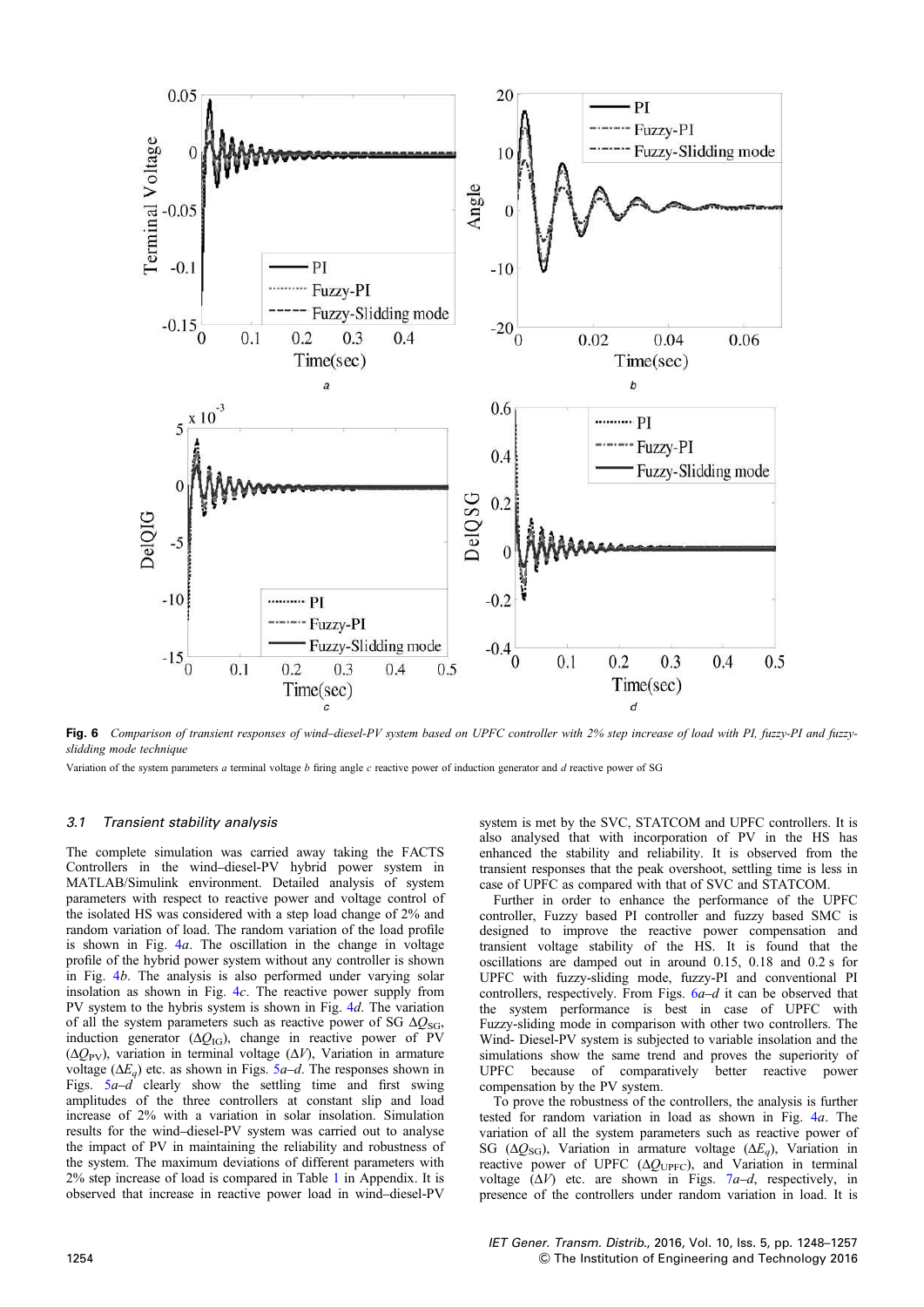<span id="page-8-0"></span>

Fig. 7 *Transient responses of wind*–*diesel-PV system based on UPFC controller with random variation of load with PI and fuzzy-sliding mode technique* Variation of the system parameters *a* reactive power of SG *b* armature voltage *c* reactive power of UPFC *d* terminal voltage

observed from the transient response of the wind–diesel-PV system for the different parameters that the oscillations are minimised because of the proposed controllers and are subsequently die out with minimum settling time and overshoots. This analysis also reflects that Fuzzy-SMC is performing better than the other controllers even under larger variation in load profile of the system. It is also observed the reactive power compensation is effectively done by SVC, STATCOM and UPFC controllers in order to have an improved system transient performance and better stability. Of course, the peak overshoot, settling time is less in case of UPFC as compared with that of SVC and STATCOM as being observed in the previous case studies.

*3.1.1 Quantitative analysis:* In this section a quantitative analysis is carried out for different FACTS controllers which are shown in above section. A comparison of peak overshoot is provided in Fig. 8 for different FACTS controllers. It is observed that UPFC provides minimum peak overshoot and settling time is less than other two controllers. Further, similar comparative analysis is performed in the presence of conventional PI, fuzzy-PI and fuzzy-SMC with UPFC. Fuzzy SMC is observed to show better performance in peak overshoot and settling time as compared with the other controllers. The tuned values of PI controllers for SVC, STATCOM and UPFC are represented in Table [1.](#page-10-0) During observation it was found that the size of the



Fig. 8 *Comparison of maximum peak overshoots of different controllers*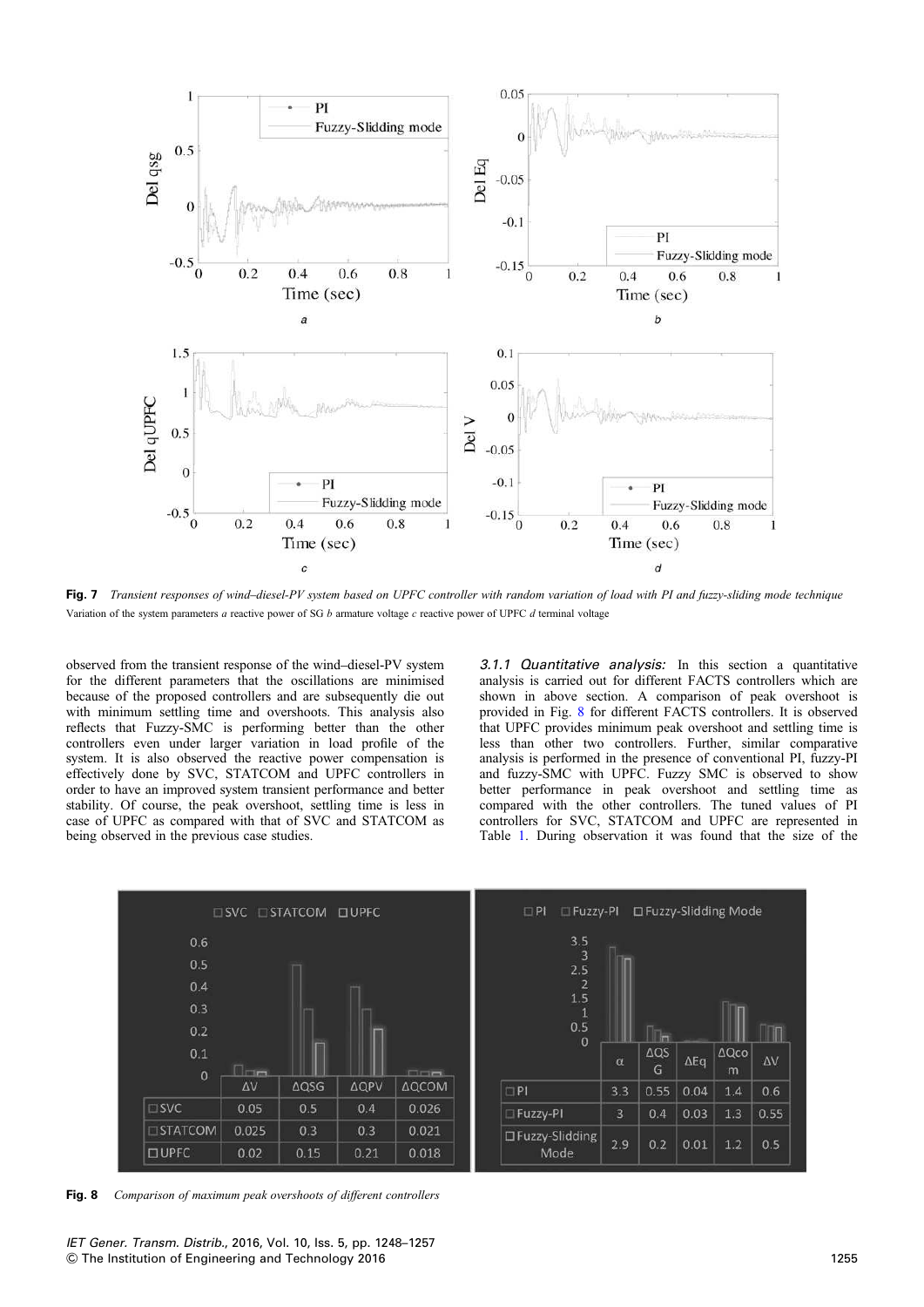

Fig. 9 *Stability analysis of the proposed system based on*

- *a* Logarithmic Nyquest method
- *b* Nyquest and circle test
- *c* Popov criterion *d* Bode plot

controllers decrease with the decrease of wind power generation and the HS needs larger gain values to meet the reactive power mismatch. It is also noted that the peak value of Δ*V* varies in accordance with the size of the Wind and PV system. It is worth noticing that the reactive power need was first met by the SG and in subsequent time it was met by the FACTS devices. Maximum deviations of different parameters with 2% step increase of load is shown in Table [2](#page-10-0). The responses of all the system parameters are clearly depicted in the figures showing their settling time and peak overshoots, and thereby proving clearly the superiority of UPFC than other devices.

#### *3.2 System stability analysis of the system*

For stability analysis a polar diagram is represented in Fig. 9*a*, where the amplitude of the system transfer function is plotted in logarithm scale. Here the stability analysis is performed based on the encirclements of the poles on the imaginary axis, gain and phase margins. Usually spirals shown in the RHP do not overlap with the polar plot. Based on the no of encirclements about the poles the stability of the HS is determined. Then, the stability study based on Nyquist criterion is represented in Fig. 9*b*. Based on this criterion, the HS become stable for the range of k for which −1/k do not lie in the right half of *s*-plane. The range of k determined from the criterion for which the system becomes stable is −0.017345 < *k* < Inf. Further to support the stability study popov and bode diagrams are plotted in Figs. 9*c* and *d*. According to the Popov criterion, the minimum ( $F_{\text{Min}} = -6.079$ ) and maximum ( $F_{\text{Max}} = 28.058$ ) of an

auxiliary function is determined to know the stability of the system. Again magnitude and frequency bode plot show the gain margin and phase margin which defines the stability of HS.

#### 4 Conclusion

Reactive power compensation of isolated wind–diesel-PV HS has been simulated with the incorporation of SVC, STSTCOM and UPFC. It is observed from the simulation results that transient voltage stability in case of UPFC is better as compared with that of SVC and STATCOM. Further, the transient stability study in HS is also analysed with UPFC based on fuzzy-PI and fuzzy-SMC. It is concluded from the simulation that the performance of UPFC with fuzzy-sliding mode is improved in comparison with the conventional PI and fuzzy-PI controller. In addition, system stability study based on polar diagram, Nyquist, Popov criterion and bode plot is presented which reflects better stability of the proposed controller. Again quantitative analysis based on settling time and peak overshoot is represented. Both qualitative and quantitative analysis proved the robustness of the proposed Fuzzy-Sliding mode based UPFC controller under varying operating condition.

#### 5 Acknowledgments

The author, Asit Mohanty would like to thank Dr. Meera Viswavandya, Associate Professor CET Bhubaneswar for her